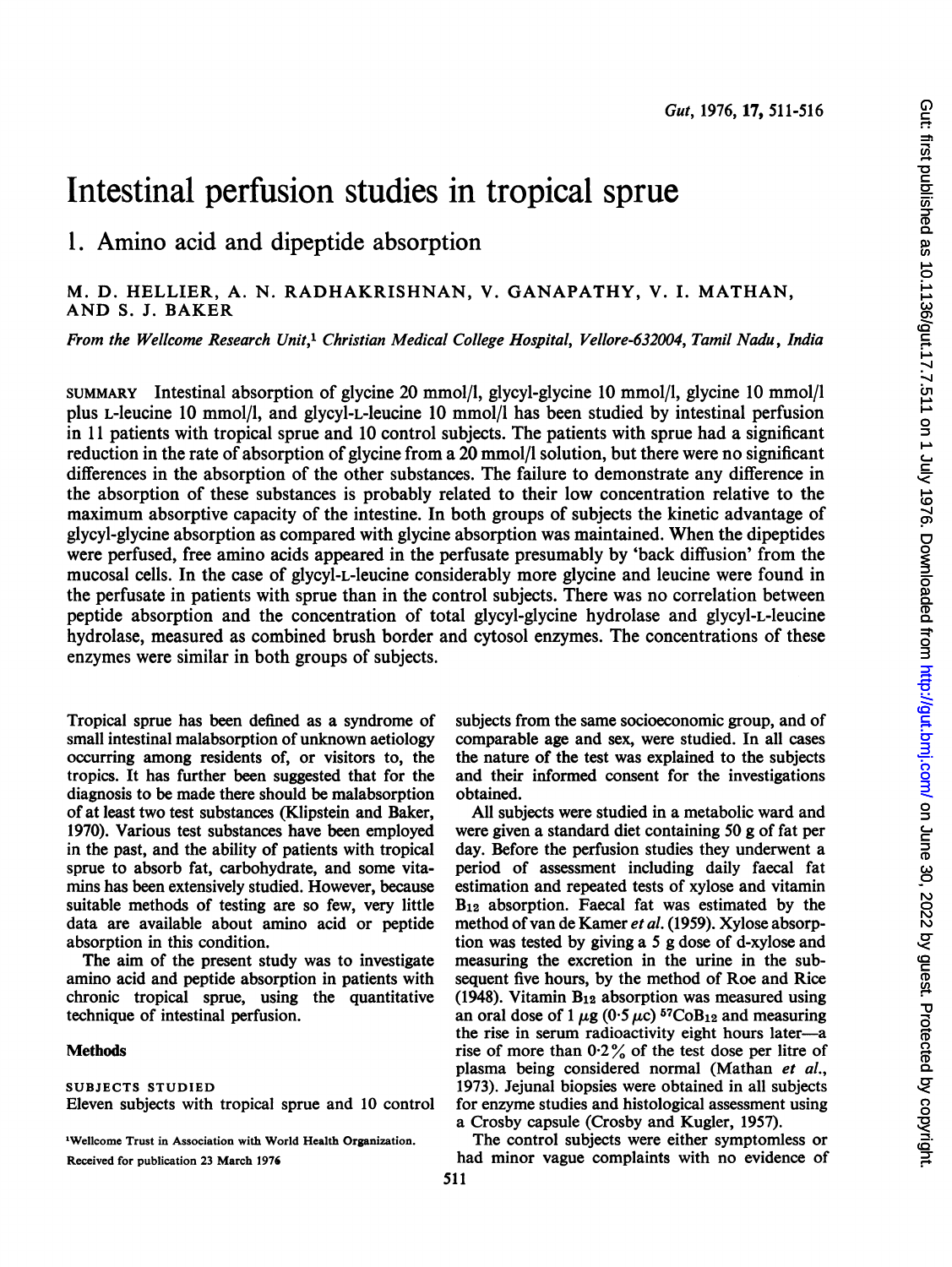gastrointestinal disease. All had normal absorption of fat and vitamin  $B_{12}$ , but three had reduced excretion of xylose (13, 17, and  $22\%$  in five hours). Their jejunal biopsies were similar to those of apparently healthy Indian subjects (Baker and Mathan, 1972).

The eleven subjects with tropical sprue had all been ill for more than six months. At the time of study all had diarrhoea with increased stool volume; all had steatorrhoea with the excretion of from 8 to 19 g fat per day; all had xylose malabsorption and excreted only 5 to  $16\%$  of the dose in five hours and six had vitamin  $B_{12}$  malabsorption. Jejunal biopsies all showed changes compatible with the diagnosis of tropical sprue (Baker and Mathan, 1972).

# PERFUSION STUDIES

Direct measurements of absorption were made using a double lumen perfusion technique incorporating a proximal occlusive balloon (Hellier et al., 1970). The tube was passed on the morning of the test after an overnight fast. Under radiological control the infusion port was placed just distal to the duodenojejunal flexure. The position of the tube was also checked from time to time during the study.

The following four solutions were used: (1) glycine 20 mmol/l; (2) glycyl-glycine 10 mmol/l; (3) glycine  $10 \text{ mmol/l}$  + L-leucine 10 mmol/l, and (4) glycyl-Lleucine 10 mmol/l. Amino acid and the equivalent dipeptide solutions were chosen in order to compare their relative rates of absorption. Solutions were made up with 0.15M saline incorporating polyethylene glycol (PEG 4 mg/ml) as a non-absorbable marker. The osmolality in each case was approximately <sup>300</sup> m Osm and the pH was adjusted to 7-0. Solutions were perfused in randomised order at 15 ml/min over a 30 cm segment. For each solution after a 30 minute equilibration period, three 10 minute samples were collected. Samples were collected on ice, and those for dipeptide analysis were acidified to pH <sup>1</sup> to reduce any tendency for hydrolysis of dipeptide. Each sample was then centrifuged to remove any debris and frozen at  $-20^{\circ}$ C to await analysis. Polyethylene glycol was measured by the method of Hyden (1955). Amino acids were measured as copper complexes using a quantitative paper chromatographic method developed in this laboratory using <sup>75</sup> % ethanol as the eluent (Das and Radhakrishnan, 1973). Dipeptides were measured as cadmium complexes, by a similar paper chromatographic method, using  $80\%$  methanol as the eluent and the spraying agent described by Atfield and Morris (1961) (1).

Glycyl-glycine hydrolase and glycyl-L-leucine hydrolase were estimated in mucosal biopsy fragments by the spectrophotometric assay method of Josefsson and Lindberg (1965) modified to achieve optimal conditions by using a 50 mmol/l concentration of the substrates.

### CALCULATIONS AND BACK-DIFFUSION

Details of the formulae for calculating absorption have been described previously (Hellier et al., 1970). During dipeptide absorption free amino acids accumulate in the lumen. These arise to a variable extent from brush border hydrolysis and backdiffusion of amino acids from the cell after intact dipeptide uptake, depending on the dipeptide. For uniformity in calculating absorption, free amino acids are treated as though they resulted from hydrolysis of dipeptide before dipeptide uptake and an appropriate correction made to dipeptide absorption rates to allow for this. Treating the data in this way tends to underestimate dipeptide absorption.

# Results

The results of individual tests are shown in Fig. 1. The mean absorption rates for 20 mmol/l glycine were significantly lower in the sprue group than in the controls, whereas with all the other solutions there were no significant differences in absorption rates. In the patients with sprue there was no correlation between these absorption rates, the results of xylose and fat absorption studies, or biopsy changes.

When absorption of glycine from a solution of the amino acid was compared with absorption from a solution of the dipeptide glycyl-glycine, absorption from the latter was greater in all except two individuals (Fig. 2). The mean kinetic advantage for glycine from the dipeptide solution was  $30\%$  in the control subjects and  $34.5\%$  in the patients with sprue. In both groups there was no kinetic advantage for either glycine or leucine as the dipeptide glycyl-L-leucine, when compared with an equimolar mixture of the free amino acids.

The appearance of amino acids in the aspirate during the perfusion of glycyl-glycine and glycyl-Lleucine is shown in Fig. 3. In the case of glycylglycine 10 mmol/l the appearance rates of glycine were similar in the two groups, though the mean rate was lower in the tropical sprue groups. However, in the case of glycyl-L-leucine the amounts of both glycine and leucine appearing in the perfusate were much greater in patients with tropical sprue, the difference being statistically significant ( $p < 0.025$ ) and  $\langle 0.01 \rangle$  respectively). In both groups the amount of leucine in the aspirate was very much less than that of glycine.

Dipeptidase levels for both dipeptides studied were measured in jejunal biopsies in eight of 10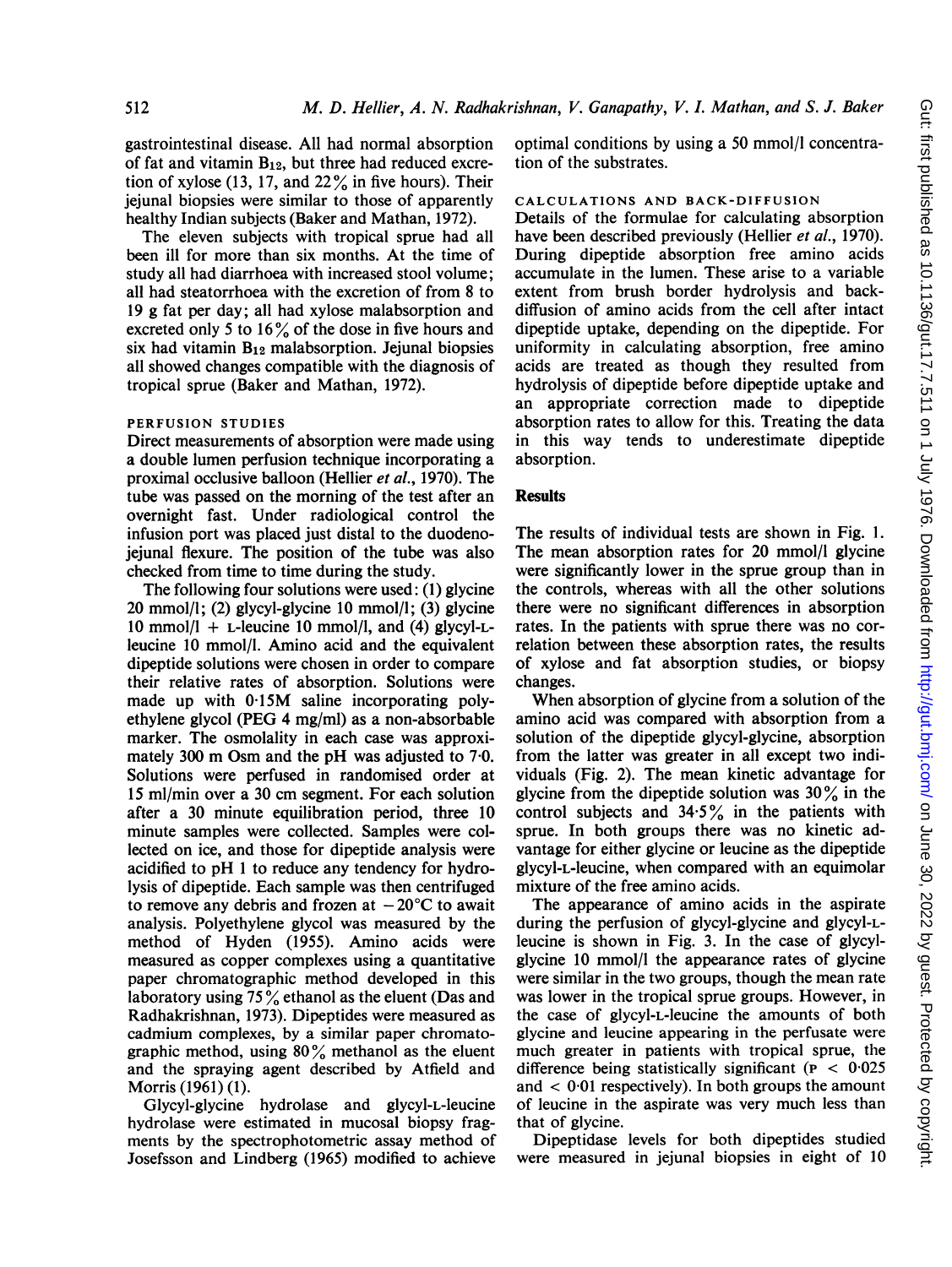

Fig. <sup>1</sup> Absorption of (1) glycine (20 mmol/l), (2) glycyl-glycine (10 mmol/l), (3) a solution containing glycine (10 mmol/l) and leucine (10 mmol/l) and (4) glycyl-L-leucine (10 mmol/l). For each solution absorption is compared in normal Indians (N) and patients with tropical sprue (S). Absorption is expressed in mmol/l of amino acid or dipeptide  $h^{-1}$  30 cm<sup>-1</sup> and P values for the differences between the groups are given at the bottom of the figure.



Fig. 2 Glycine absorption from a 20 mmol/l free glycine solution compared with its absorption from a 10 mmol/l glycyl-glycine solution in normal Indians and patients with tropical sprue. Absorption is expressed in mmol/l of glycine absorbed per hour per 30 cm segment. P values for the differences in the groups are given below the figure.

normal subjects and 10 of 11 patients with tropical sprue (Fig. 4). The mean enzyme levels for the two dipeptidases were almost identical in both groups.

# **Discussion**

# GLYCINE MALABSORPTION

Butterworth et al. (1958) tested glycine absorption in patients with tropical sprue by giving a 25 g oral load and studying plasma glycine concentrations. Their results suggested impairment of glycine absoption in the upper intestine. This is confirmed by the present study, using a more direct technique for measuring intestinal absorption.

# APPARENT SIMILARITY BETWEEN PATIENTS WITH SPRUE AND CONTROLS

When the patients with sprue were compared with the control subjects with respect to xylose, fat, and vitamin  $B_{12}$  absorption, and intestinal biopsy findings, there was a clear-cut difference between the two groups. It was therefore surprising that with glycine 20 mmol/l there was considerable overlap between the two groups and with the other substances there were no detectable differences. The results of perfusion studies depend specifically on mucosal function, whereas fat, xylose, and  $B_{12}$  absorption tests are indirect indicators of absorption which may be influenced by multiple factors, apart from mucosal damage. It is therefore possible that there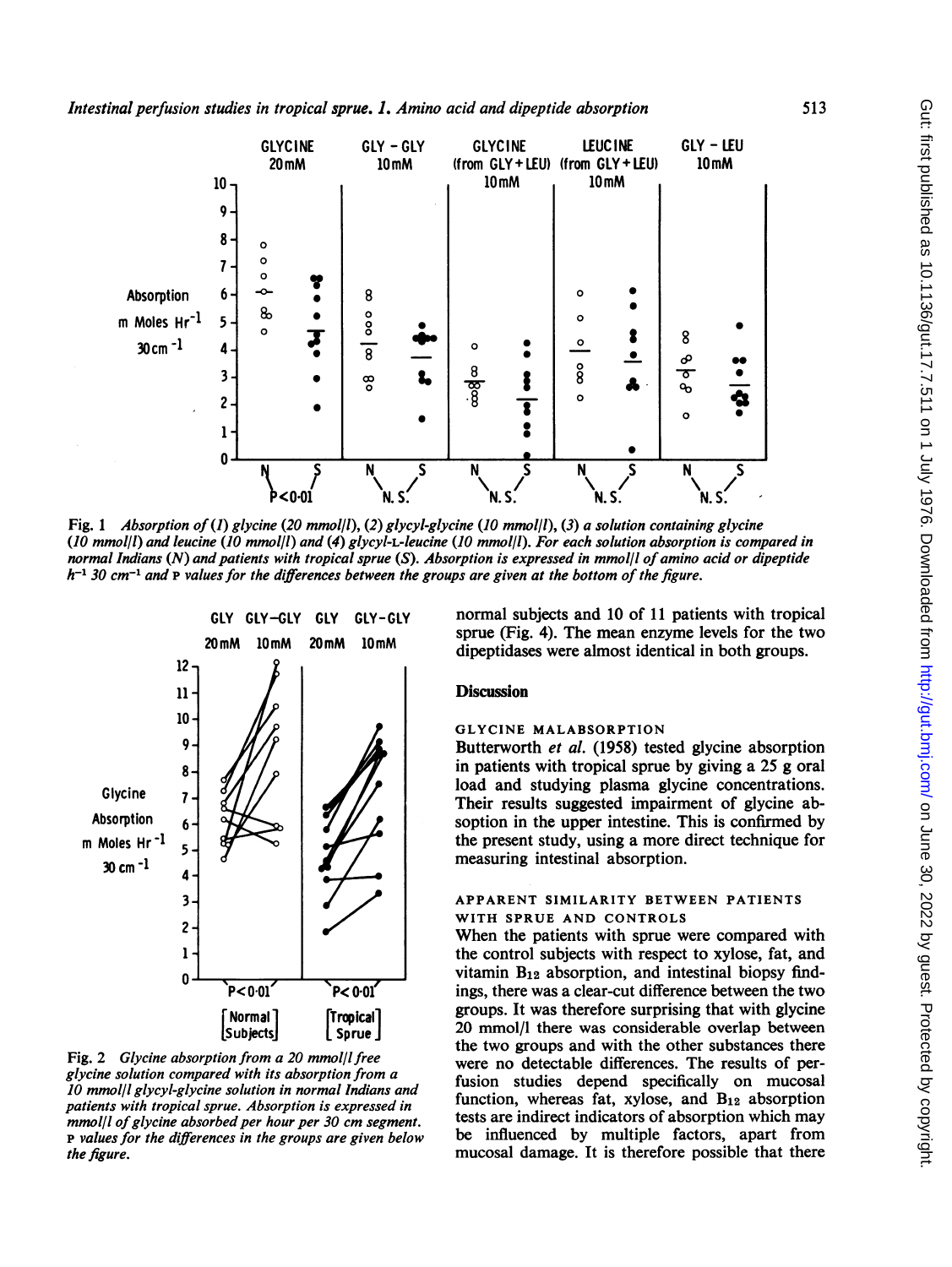

Fig. 3 The rate of appearance of free glycine and leucine within the lumen during perfusion of  $gly-gly$  and gly-leu in normal Indians and patients with tropical sprue. P values for the differences between the groups are given below the figure. Appearance rate is expressed in  $mmol/l h^{-1} 30 cm^{-1}$ .



Fig. 4 Glycyl-glycine and glycyl-L-leucine hydrolase levels in jejunal biopsies from normal Indians and patients with tropical sprue undergoing perfusion. Enzyme activity is expressed in units per ng protein. P values for the differences between the groups are given below the figure.

is little difference in the impairment of mucosal cell function in the sprue patients when compared with the controls. The results of perfusion tests in these control subjects have already indicated impaired absorption when compared with normal Western subjects (Hellier et al., 1976) and it is possible that the more marked structural changes in sprue (Mathan et al., 1975) are not accompanied by significantly greater functional derangement. This

GLYCINE GLYCINE LEUCINE implies that the fat, xylose, and vitamin  $B_{12}$  malab-FROM FROM FROM SOLET FROM SOLET In the sprue patients is due to factors other  $GLY - GLY - GLY - LEU$   $GLY - LEU$  than disordered mucosal cell function, which seems improbable.

Alternatively the 'loads' presented to the intestinal mucosa in these perfusion studies may be inadequate fully to stress the mucosal amino acid and peptide . transport mechanisms. The fact that in the present  $\Box$   $\Box$  study perfusion with a 10 mmol/l solution of glycine, albeit in the presence of leucine, did not show a o . significant difference between the two groups whereas  $\frac{3}{8}$   $\frac{3}{8}$   $\frac{1}{8}$  . a 20 mmol/l solution did, supports this hypothesis. <sup>8</sup> A similar phenomenon occurs, for example, with <sup>8</sup> \* . 8, xylose absorption. When <sup>a</sup> xylose test is carried out with a 1 g dose instead of a 5 g dose, the test fails to separate normal subjects from those with tropical  $\begin{bmatrix} 1 & 1 \\ 1 & 2 \end{bmatrix}$  sprue (Baker, personal observation), while a 25 g P<063 P<01 dose gives better separation between normal and abnormal subjects than a 5 g dose (Joske and Haagensen, 1964; Rinoldo and Gluckmann, 1964).

Silk et al. (1974) studied amino acid and peptide. absorption in patients with coeliac disease. They perfused a 10 mmol/l solution of glycyl-L-alanine and an equimolar mixture of the amino acids. They  $GLY - GLY$ <br>GLY - GLY - LEU found that the absorption of glycine and L-alanine,<br>when presented as amino acids, was significantly HYDROLASE HYDROLASE  $\begin{array}{r} \text{with} \text{pseudide as a number decels, was significantly} \\ \text{reduced in their patients and controls. However, as} \end{array}$ in the present study, dipeptide absorption was not o significantly reduced even in subjects with extensive  $\begin{array}{c|c|c|c|c|c} \mathbf{S} & \mathbf{S} & \mathbf{S} & \mathbf{S} & \mathbf{S} & \mathbf{S} & \mathbf{S} & \mathbf{S} & \mathbf{S} & \mathbf{S} & \mathbf{S} & \mathbf{S} & \mathbf{S} & \mathbf{S} & \mathbf{S} & \mathbf{S} & \mathbf{S} & \mathbf{S} & \mathbf{S} & \mathbf{S} & \mathbf{S} & \mathbf{S} & \mathbf{S} & \mathbf{S} & \mathbf{S} & \mathbf{S} & \mathbf{S} & \mathbf{S} & \mathbf{S} &$  $\circ$   $\bullet$   $\bullet$  sprue and found a marked reduction in the rate of glycyl-glycine and glycyl-L-leucine absorption as <sup>0</sup> <sup>i</sup> . - <sup>l</sup> compared with control subjects. These investigators,  $\sim$   $\frac{1}{2}$   $\frac{1}{2}$  however, used a 50 mmol/l concentration of the dipeptide providing a greater 'stress' to the damaged mucosa.

# KINETIC ADVANTAGE OF GLYCYL-GLYCINE

The relative sparing of glycyl-glycine, as compared with glycine absorption in the present study, means that the relative kinetic advantage of glycyl-glycine absorption in subjects with sprue is greater than in normal subjects. A similar observation was also made by Adibi et al. (1974) in three patients with coeliac disease. These observations underline the fact that either there are different transport systems for the dipeptide and amino acid or, if the same transport system is involved, the system must be more active for glycyl-glycine than for glycine absorption, so that when the transport system is progressively damaged it shows up first in the transport of glycine.

## APPEARANCE OF AMINO ACIDS IN LUMEN DURING PERFUSION

In this study there was no significant difference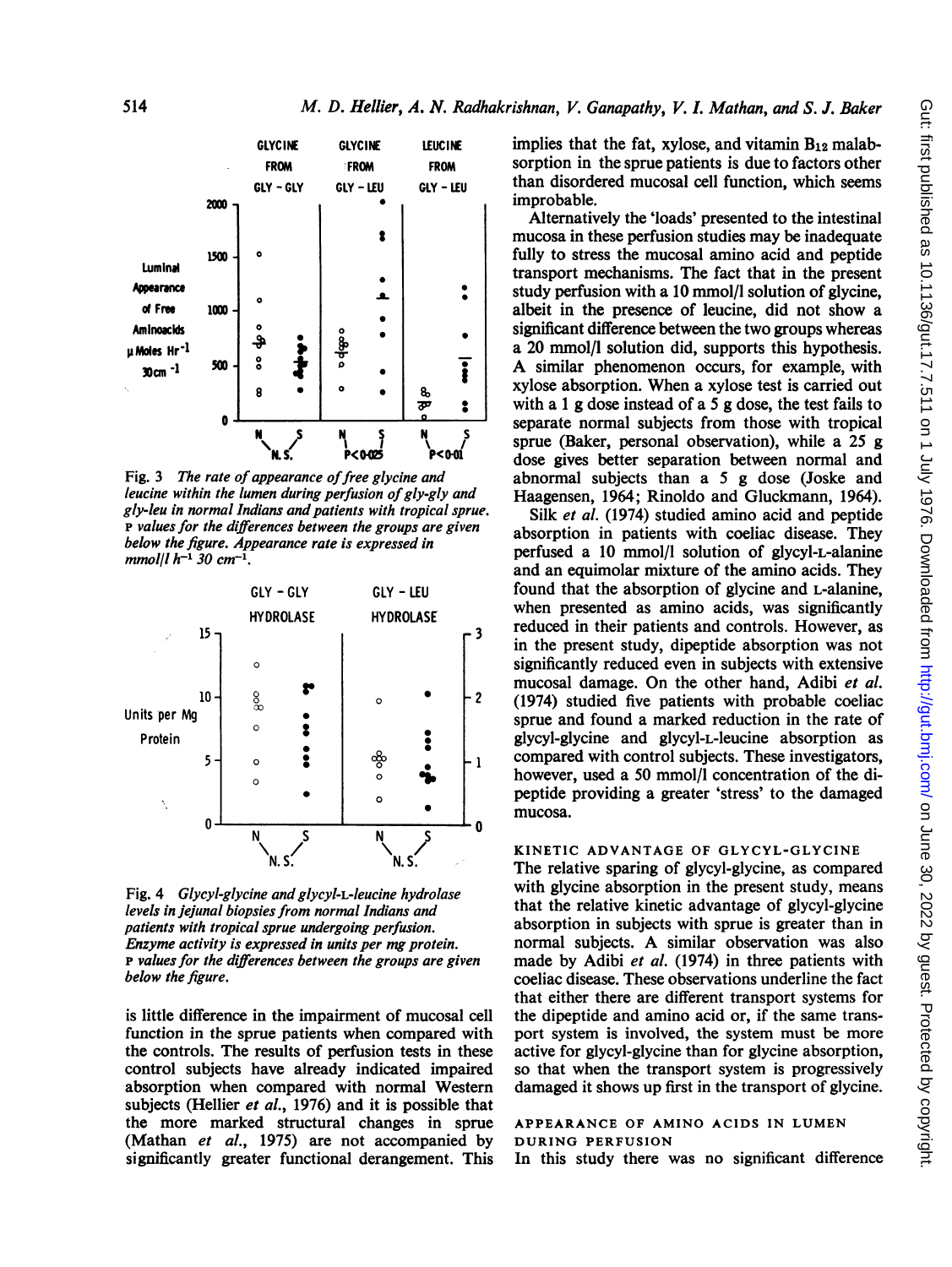between the two groups in the amount of glycine appearing in the aspirate when glycyl-glycine was perfused, but when glycyl-L-leucine was perfused, both free glycine and leucine accumulated within the lumen in tropical sprue patients at approximately twice the rate seen in control subjects. These two dipeptides are handled differently by the normal mucosa. Glycyl-glycine is absorbed almost entirely as the intact dipeptide and is readily detectable within the tissue (Matthews et al., 1969; Peters and MacMahon, 1970). On the other hand, glycyl-Lleucine is rapidly hydrolysed, probably mainly at the brush border (Fern et al., 1969) but also intracellularly; the specific activity of glycyl-L-leucine hydrolase is very high in the mucosa and intact dipeptide cannot be detected within the tissue in normal circumstances.

In the study of Silk et al. (1974) a similar increase in free amino acids in the perfusate was noted when glycyl-L-alanine was perfused in subjects with partial villous atrophy due to dermatitis herpetiformis. This dipeptide like glycyl-L-leucine undergoes more rapid hydrolysis than glycyl-glycine.

The increased accumulation of amino acids in the perfusate could result from intraluminal hydrolysis, but there is evidence that this does not occur to any significant extent (Matthews et al., 1969; Adibi, 1971). It is theoretically possible that increased hydrolysis occurred at the surface of the brush border in the patients with sprue, but this seems improbable, since in patients with sprue the brush border often shows morphological damage (Mathan et al., 1975) and other brush border enzymes are decreased (Swaminathan et al., 1970). A more likely explanation, in the presence of quantitatively normal enzymes, is that, once the dipeptide is in the cell, it is hydrolysed and 'back diffusion' of amino acids out of the cell is increased. This could result either from increased permeability of the luminal surface of the cell to the amino acids, or impairment of onward movement of amino acids across the serosal pole of the cell leading to a build up in their intracellular concentration with consequent increased 'back diffusion'. In support of this latter suggestion are the electron microscopic studies in tropical sprue showing thickening of the basement membrane region and accumulation of fat at this site, suggesting impairment to onward movement of lipid (Mathan et al., 1975).

#### ENZYME CONCENTRATIONS

There was no correlation between the concentrations of glycyl-glycine hydrolase or glycyl-L-leucine hydrolase and dipeptide absorption rates. There were also no significant differences between enzyme concentrations in the patients with sprue and those in control subjects. This contrasts with disaccharidase levels where a significant reduction is seen in tropical sprue (Swaminathan et al., 1970). Howevery, it should be emphasised that the enzyme measurements employed in this study were of 'total' enzyme content,  $90\%$  or more of which is intracellular dypeptidase. It has not yet been possible separately to measure pure brush border dipeptidases as distinct from those occurring in the cytosol in biopsy specimens. If the dipeptidases are concerned with dipeptide transport, it will presumably be those in the brush border which are more likely to correlate with peptide uptake. Furthermore, the already known reduction of disaccharidases in sprue suggests that the brush border dipeptidases might be affected even though the total dipeptidases as measured in this study are normal.

M.D.H. was in receipt of a research grant from the Endowment Fund, St. Thomas' Hospital, London. We wish to thank Dr Anne Gammon, Mr R. Jacob, Miss K. M. Roshini, and Miss N. Indirani for technical help.

#### References

- Adibi, S. A. (1971). Intestinal transport of dipeptides in man: relative importance of hydrolysis and intact absorption. Journal of Clinical Investigation, 50, 2266-2275.
- Adibi, S. A., Fogel, M. R., and Radheshyam, M. A. (1974). Comparison of free amino acid and dipeptide absorption in the jejunum of sprue patients. Gastroenterology, 67, 586-591.
- Atfield, G. N., and Morris, C. J. 0. R. (1961). Analytical separations of high-voltage paper electrophoresis. Amino acids in protein hydrolysates. Biochemical Journal, 81, 606-614.
- Baker, S. J., and Mathan, V. I. (1972). Tropical enteropathy and tropical sprue. American Journal of Clinical Nutrition, 25, 1047-1055.
- Butterworth, C. E., Santini, R., and Perez-Santiago, E. (1958). The absorption of glycine and its conversion to serine in patients with sprue. Journal of Clinical Investigation, 37, 20-27.
- Crosby, W. H., and Kugler, H. W. (1957). Intraluminal biopsy of the small intestine. American Journal of Digestive Diseases, 2, 236-241.
- Das, M., and Radhakrishnan, A. N. (1973). Glycyl-L-leucine hydrolase, a versatile 'master' dipeptidase from monkey small intestine. Biochemical Journal, 135, 609-615.
- Fern, E. B., Hider, R. C., and London, D. R. (1969). The sites of hydrolysis of dipeptides containing leucine and glycine by rat jejunum in vitro. Biochemical Journal, 114, 855-861.
- Hellier, M. D., Perrett, D., and Holdsworth, C. D. (1970). Dipeptide absorption in cystinuria. British Medical Journal, 4, 782-783.
- Hellier, M. D., Radhakrishnan, A. N., Ganepathy, V., Gammon, A., and Baker, S. J. (1976). Intestinal absorption in normal Indian and English people. British Medical Journal, 1, 186-188.
- Hyden, S. (1955). A turbidimetric method for the determination of higher polyethylene glycols in biological materials. Annales Agriculturae Fenniae, 22, 139-145.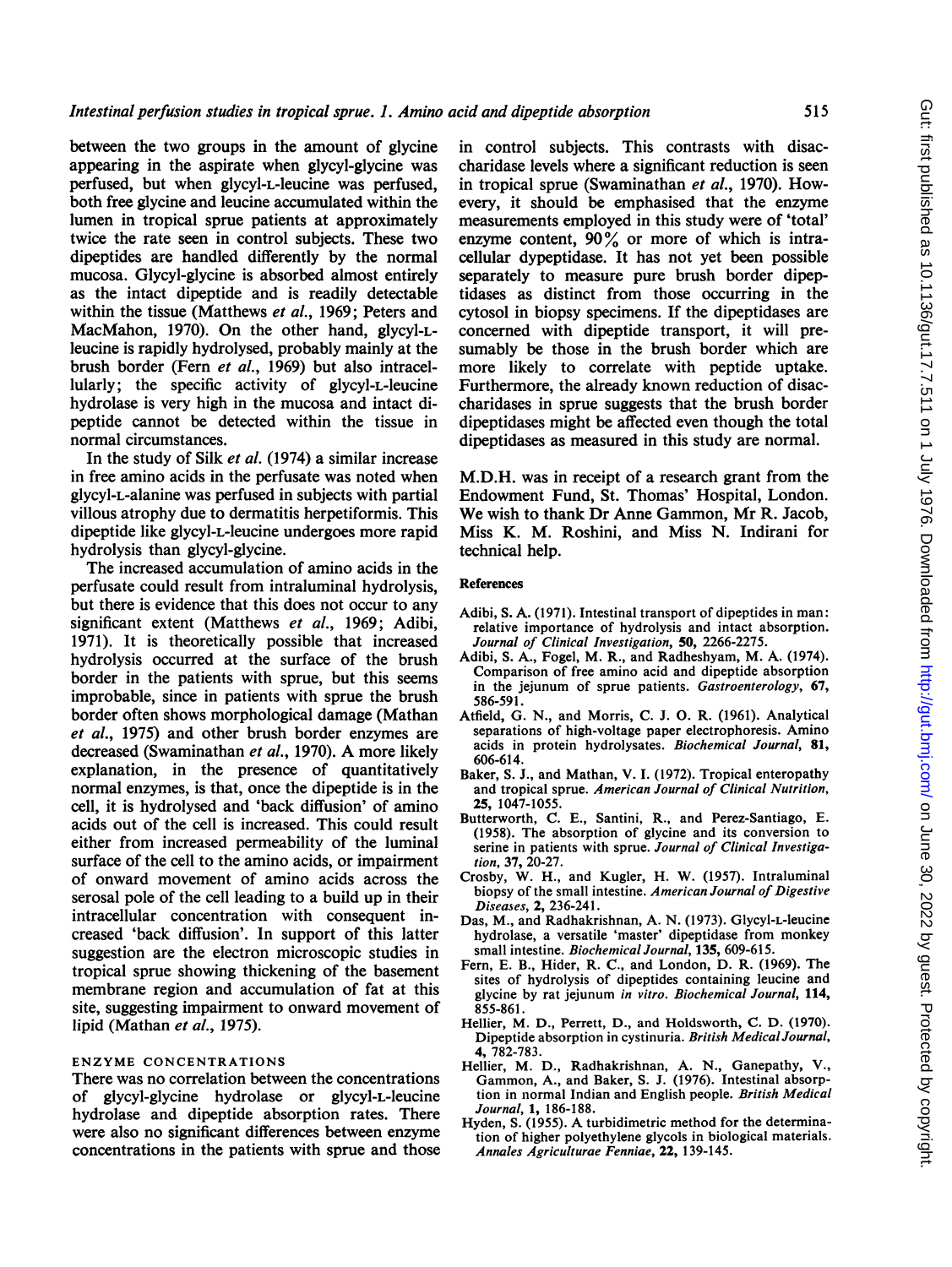- Josefsson, L., and Lindberg, T. (1965). Intestinal dipeptidases I. Spectrophotometric determination and characterization of dipeptidase activity in pig intestinal mucosa. Biochemica et Biophysica Acta, 105, 149-161.
- Joske, R. A., and Haagensen, L. J. (1964). The <sup>5</sup> g. d-xylose absorption test. Journal of Clinical Pathology, 17, 154-155.
- Klipstein, F. A., and Baker, S. J. (1970). Regarding the definition of tropical sprue. Gastroenterology, 58, 717-721.
- Van de Kamer, J. H., Huinink, H., Ten Bokkal, and Weyers, H. A. (1949). Rapid method for the determination of fat in feces. Journal of Biological Chemistry, 177, 347-355.
- Mathan, M., Mathan, V. I., and Baker, S. J. (1975). An electron-microscopic study of jejunal mucosal morphology in control subjects and in patients with tropical sprue in Southern India. Gastroenterology, 68, 1, 17-32.
- Mathan, V. I., Swarnabai, S., and Baker, S. J. (1973). Intestinal absorption of radioactive vitamin  $B_{12}$ : a comparison of plasma, faecal and urinary tests. Indian Journal of Medical Research, 61, 714-723.
- Matthews, D. M., Craft, I. L., Geddes, D. M., Wise, I. J., and Hyde, C. W. (1968). Absorption of glycine and glycine peptides from small intestine of rat. Clinical Science, 35, 415-424.
- Matthews, D. M., Lis, M. T., Cheng, B., and Crampton, R. F. (1969). Intestinal absorption of some oligopeptides of Methionine and glycine in the rat. Clinical Science, 37, 751-764.
- Peters, T. J., and MacMahon, M. T. (1970). The absorption of glycine and glycine oligopeptides by the rat. Clinical Science, 39, 811-821.
- Rinaldo, J. A. Jr, and Gluckmann, R. F. (1964). Maximal absorption capacity of xylose in nontropical sprue. Gastroenterology, 47, 248-250.
- Roe, J. H., and Rice, E. W. (1948). A photometric method for the determination of free pentoses in animal tissues. Journal of Biological Chemistry, 173, 507-512.
- Silk, D. B. A., Kumar, P. J., Perrett, D., Clark, M. L., and Dawson, A. M. (1974). Amino acid and peptide absorption in patients with coeliac disease and dermatitis herpetiformis. Gut, 1, 1-8.
- Swaminathan, N., Mathan, V. I., Baker, S. J., and Radhakrishnan, A. N. (1970). Disaccharidase levels in jejunal biopsy specimens from American and South Indian control subjects and patients with tropical sprue. Clinica Chimica Acta, 30, 707-712.